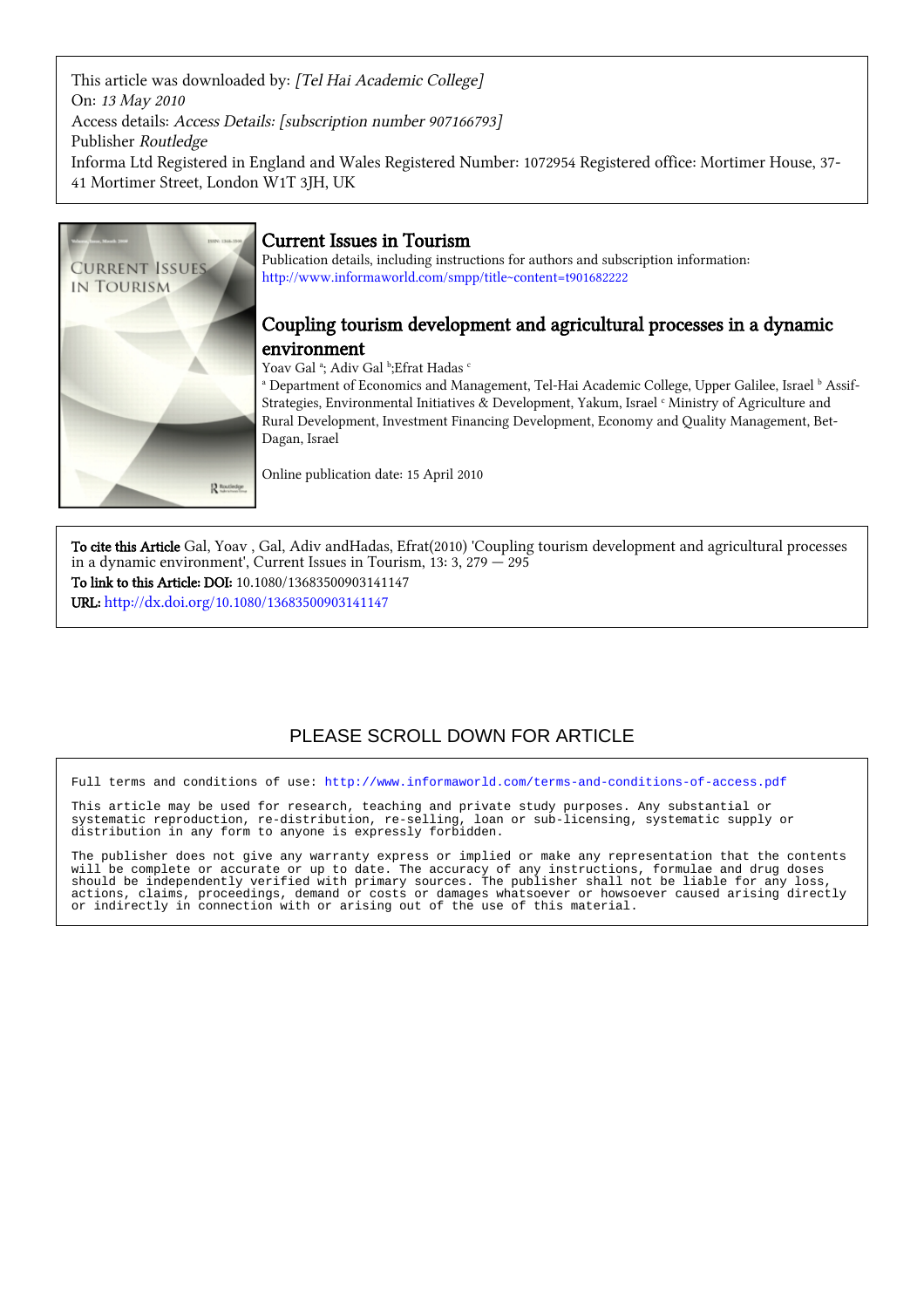# Coupling tourism development and agricultural processes in a dynamic environment

Yoav Gal<sup>a\*</sup>, Adiv Gal<sup>b</sup> and Efrat Hadas<sup>c</sup>

<sup>a</sup>Department of Economics and Management, Tel-Hai Academic College, Upper Galilee 12210, Israel; <sup>b</sup>Assif-Strategies, Environmental Initiatives & Development, Yakum 60972, Israel;<br><sup>C</sup>Ministry of Agriculture and Pural Development, Investment Eingneing Development Ministry of Agriculture and Rural Development, Investment Financing Development, Economy and Quality Management, POB 30, Bet-Dagan 50200, Israel

(Received 23 December 2008; final version received 22 June 2009)

The role of agriculture in the Israeli economy has been declining, and a combination of essential trends has resulted in the emergence of tourism as alternative sources of economic growth in rural areas. These changes have created a new situation, in which tourism-related developments in the rural areas of Israel have become part of the activities of many farm owners. Thus, the Israeli rural environment is a single, tightly coupled system and should be analysed as such. The growth of rural tourism in the Israeli agricultural sector raises several questions, addressing whether rural tourism and farming are synergetic, and the effects of tight coupling between tourism development and agricultural processes. This article presents a simulation model of the coupling effects in which tourism development and agricultural processes are tightly coupled. Our model examined large numbers of different scenarios and the possible outcomes of a decision the farm owner takes in a routine situation of uncertainty. A typical Israeli farm owner embarks on tourism development activities mainly because of stress. Our model shows that adding tourism activities does not increase profit dramatically, but it does increase the variance of profit, which means greater exposure to risks.

Keywords: agricultural-processes; coupled business systems; dynamic environment; tourism development

Over the last 50 years, as the role of agriculture in the Israeli economy has declined  $(AC - The$ Agricultural Center of Israel, & Boroshak, 2008; Bank of Israel (BOI), 2008; Kislev, 2002; MOAG, 2007a; MOAG, 2008), a combination of essential economic and social trends has resulted in the emergence of tourism as an alternative source of economic growth in rural areas (MOAG, 2006; MOAG, 2007b). Regardless of the decline in its importance, the effects of agriculture on the environment are significant and complex, with both positive and negative impacts at local and national levels. Key drivers of change include: structural shifts in the economy, between manufacturing and services; rising demand for rural leisure and recreation; and increasing preference for rural living. These changes have created a new situation in which tourism-related developments in the rural areas of Israel have become part of the activities of many farm owners (Apelbom & Cohen, 2007; Cohen, 2007; Kimhi, 2004).

ISSN 1368-3500 print/ISSN 1747-7603 online *#* 2010 Taylor & Francis DOI: 10.1080/13683500903141147 http://www.informaworld.com

<sup>\*</sup>Corresponding author. Email: yoav gal@smile.net.il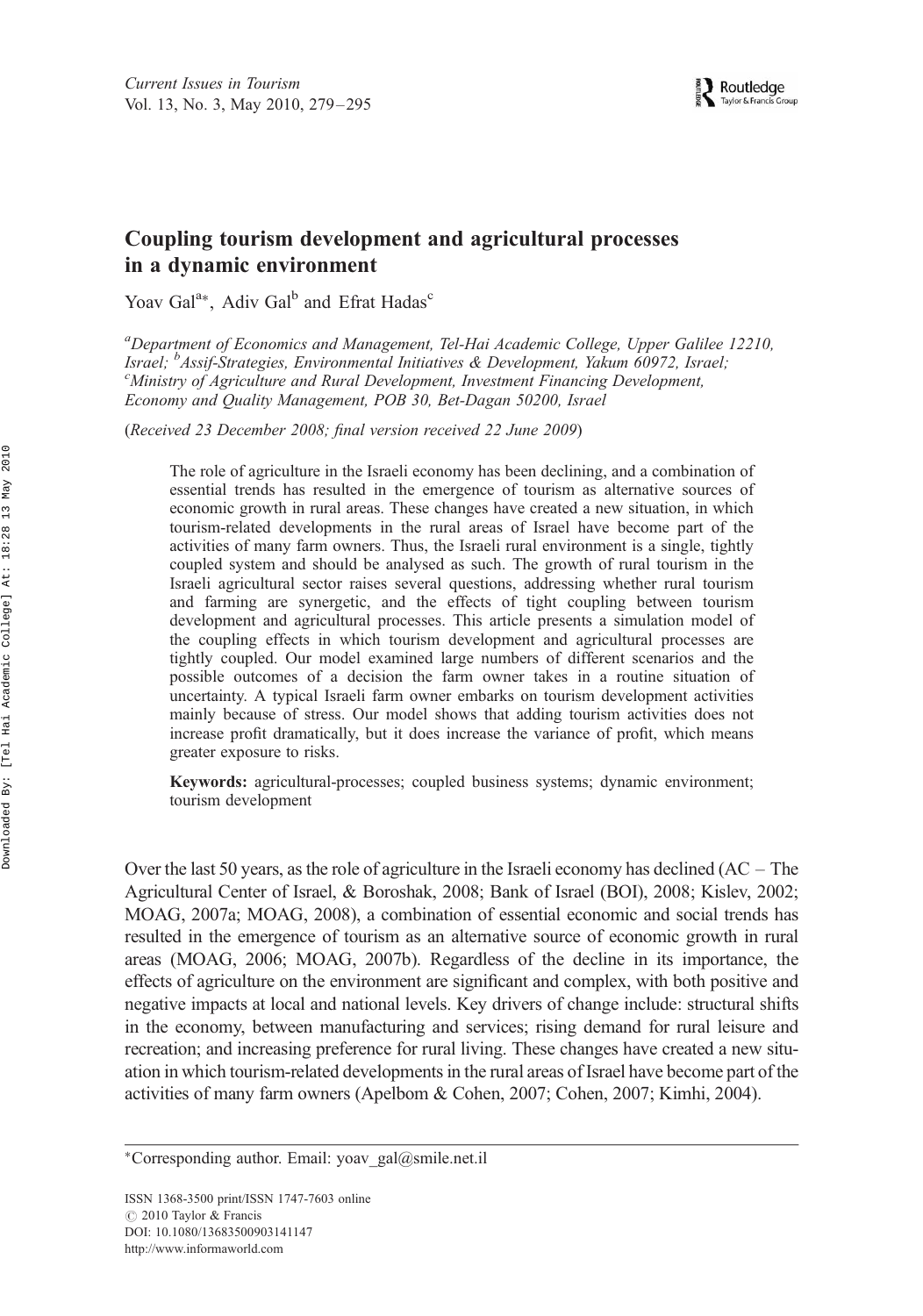Thus, the Israeli rural environment is a single, tightly coupled system and should be analysed as such. An analysis that treats tourism development and agricultural processes as separate or a loosely coupled system would lack an important attribute, because it would neglect the effects of coupling between agriculture and tourism. Therefore, the growth of rural tourism in the Israeli agricultural sector raises several questions concerning whether rural tourism and farming are synergetic, and the effects of tight coupling between tourism development and agricultural processes.

Tchetchik, Fleischer, and Finkelshtain (2007) applied a discrete-choice equilibrium model to study the rural tourism industry in Israel, and to jointly estimate the effect of lodging and farm characteristics on consumer preferences and firms' costs.

We present a different approach from the concept of seeking an equilibrium behaviour in a dynamic environment, and believe that, in the case of Israel, the results of their model might lead the farm owner to over-invest. Their claim that industry may develop either by increasing the number of businesses or by raising the number of accommodation units per business, without a dramatic drop in prices, raises some difficulties.

The results of the discrete-choice equilibrium model presented by Tchetchik et al. (2007), show that apparently, rural tourism would still be profitable, even in the extreme case in which the scope of the rural tourist industry doubles. We find such a claim to be unrealistic, primarily because the effect of tight coupling between tourism development and agricultural processes is ignored. An analysis that treats them separately thus lacks an important attribute. Unco-ordinated tourism development and agricultural processes is likely to lead to tangible business inefficiency, as well as analytical miscalculations. Lack of co-ordination between organisational processes is a subject widely covered in the literature and is beyond the scope of this article.

This article presents a simulation model of the coupling effects in which tourism development and agricultural processes are tightly coupled. We used iThink software [\(http://](http://www.iseesystems.com) [www.iseesystems.com](http://www.iseesystems.com)), version 7.0.1 for Windows.

## Literature review

As noted, this article presents a new approach to examining and analysing rural tourism development and agricultural processes, as one integrated whole, and proposes a simulation model to do so. The literature review focused on articles or research attempts to develop models wherein rural tourism and farming are synergetic.

# The link between tourism and agriculture

In tourism studies and more broadly in the social sciences, tourism is treated as an exotic set of specialised consumer products occurring at specific times and places. Much tourism theory defines tourism by contrasting it to home geographies and quotidian routines; tourism is what they are not. It is 'a no-work, no-care, no-thrift situation'. The main focus in such research is on the extraordinary, on places other than home. Tourism is an escape from home, a quest for more desirable and fulfilling places. As a result, tourism studies produce fixed dualisms between the life of tourism and everyday life: extraordinary and ordinary, pleasure and boredom, liminality and rules, exotic others and significant others, to mention just a few. Such 'purification' means that everyday life and tourism end up belonging to different ontological worlds, the worlds of the mundane and the exotic, respectively (Larsen, 2008).

The same division into different ontological worlds exists in the realms of tourism development and agricultural processes. Previous studies have recognised the importance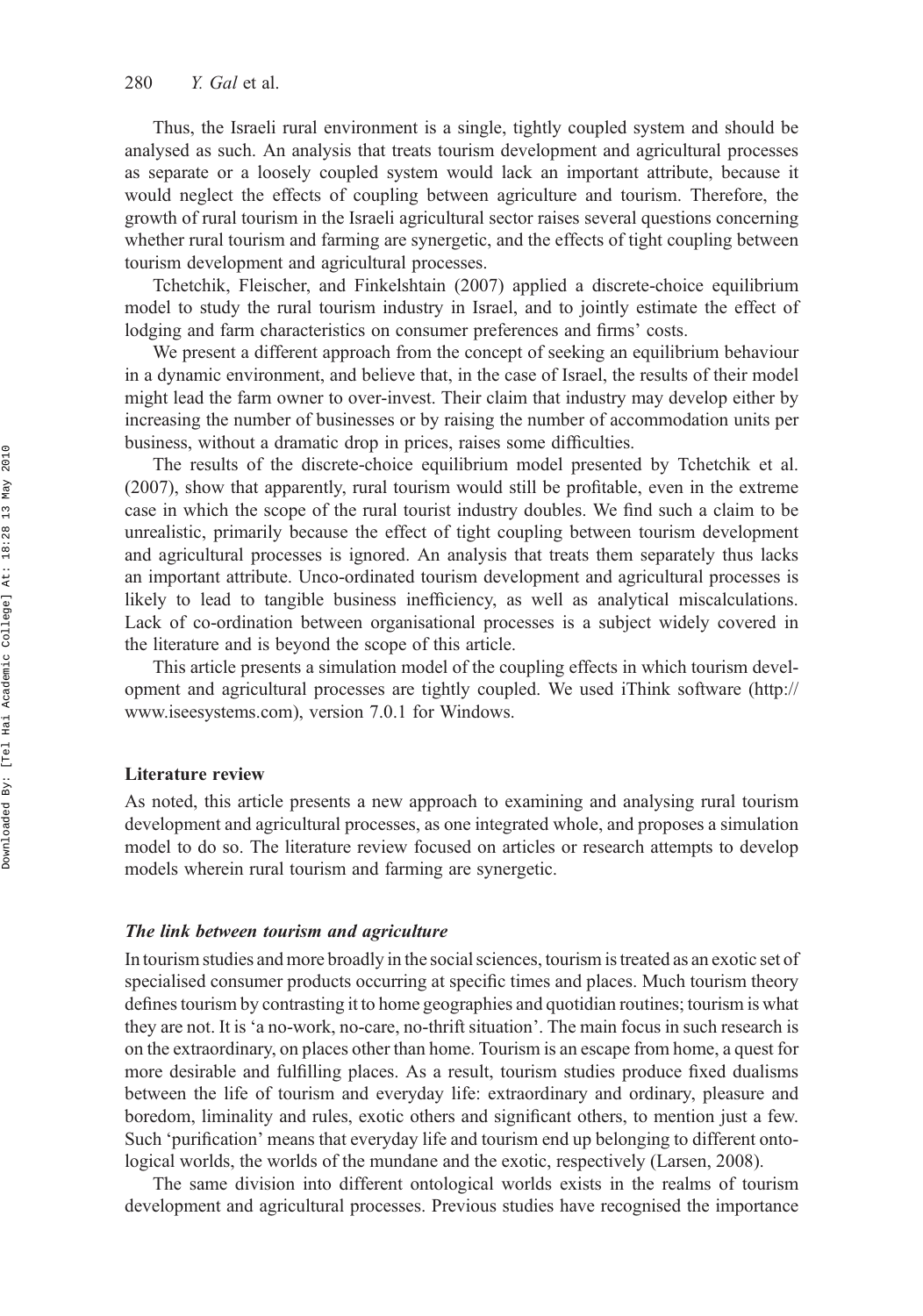of coordination between tourism development and agricultural processes, but they did not define the principles and theories required to enable coordination between them when the rural area is regarded as a single linked or coupled system. Only a few articles address this relationship, mostly contending that they are mutually beneficial (Fleischer & Tchetchik, 2002; Gariv, 2008). Although mentioned in the relevant literature, the level and extent of the links between tourism and agriculture in the provision of rural accommodation have not been rigorously examined. Getz and Page (1997) failed to find published articles that examine tourism as a rural business activity. The lacuna in this article is compounded by the absence of any theoretical research published in mainstream tourism journals referring to the coordination between tourism development and agricultural processes. Furthermore, although the role of agriculture in maintaining and shaping the natural landscape in rural regions of industrial countries has received a great deal of attention in recent years, these environmental and agricultural links have attracted much less attention from policymakers and researchers (Sharpley & Roberts, 2004).

Of course, continuous growth in tourism has been affected by the world-wide economic crisis. However, assessing the impact of the crisis on this specific sphere is difficult to estimate at present, it is beyond the scope of this paper and the model examines overall trends over time. The reasons for the recent emergence of tourism as an important rural economic activity globally are twofold. First, growth in income and leisure consumption combined with a sharp reduction in transportation costs has increased the demand for rural tourism. Second, rapid technological advances in agriculture, accompanied by a sharp decline in terms of trade have induced exits from farming. Searching for alternative sources of income, many farmers have become entrepreneurs in the rural tourism business (Tchetchik et al., 2007).

Interestingly, the issue of best use of resources for agricultural operations by those who are also seeking to develop tourism options has also been discussed regarding wine tourism, albeit not within the same theoretical framework. One of the themes identified from this literature is that wine tourism and regional development are coupled. Wine tourism can be the core business for many smaller wineries. Several disadvantages to producers choosing to sell wine at the cellar door have been identified on the basis of a study of visitors to Texas wineries, these are: increased costs and management time, capital required and inability to substantially increase sales (Hall et al. 2000). Research on wine tourism has expanded rapidly since the early 1990s, with approximately two-thirds of the literature coming from Australia and New Zealand; Canada and the USA are the dominant sources of the remaining literature. Noteworthy is the fact that almost no such research is being conducted in Europe or other parts of the world, as far as we know. However, methods are still relatively crude, and studies still tend to be regionally focused and quite generic in nature (Mitchell & Hall, 2006).

Apparently, the link between agro-tourism and agriculture is weakening. Farmers who adopted tourism on their farms as an additional source of income, gradually withdrew from agricultural activities. As a result of this transition, the active farm is no longer a necessary component of rural tourism (Busby & Rendle, 2000).

## Small scale tourism themes

A number of pertinent themes and many specific topics and issues have been identified in the tourism literature. The principal themes relate to small businesses, which are widely recognised as being predominant in tourism and the hospitality sphere, and the fact that this field is dominated by owner-operators, and entrepreneurs. A major focus of these studies is the motives and goals of these entrepreneurs. Other important themes include family life and gender issues within this sphere of business endeavour, and the connections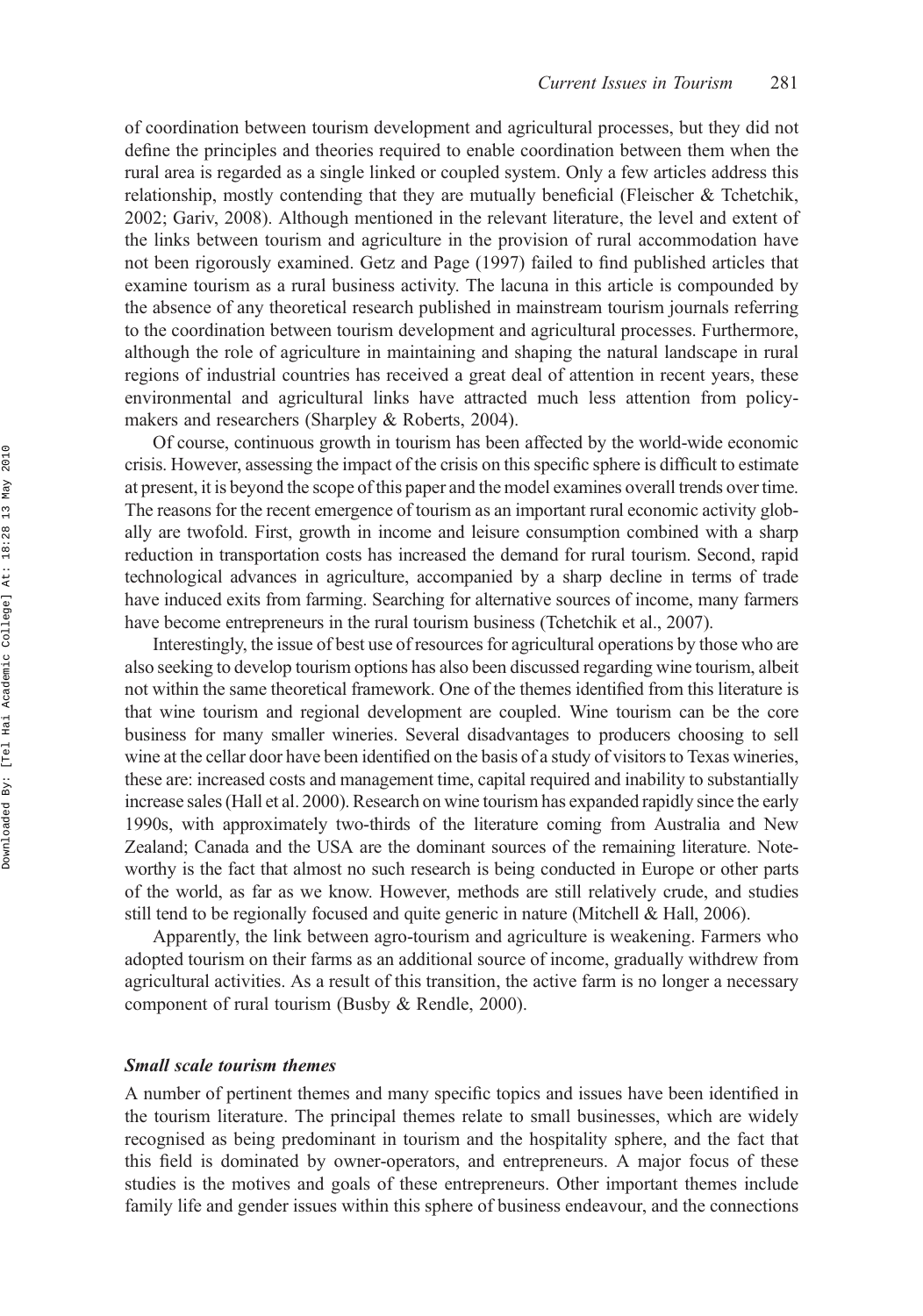between this business sphere and development, including sustainability issues (Cawleya & Gillmorb, 2008; Getza & Carlsena, 2005).

Like rural tourism operators in other parts of the world, most of those in Israel went into the business in order to supplement their income and to enable them to stay on the farm (Fleischer & Pizam, 1997; Fleischer & Tchetchik, 2002, 2005; Gariv, 2008). The typical Bed & Breakfast (hereinafter: B&B) operation was found to be a small business, operating only during a short season, and generating a relatively low income. In industrialised countries like the UK, where the population is largely urban, 200,000 farms disappeared between 1966 and 1995. Government figures show that 17,000 farmers and farm workers left the land in the year 2003, having failed to make a living. While only 5% of the population in the EU is still farming, at least half a million farm workers were still leaving the land annually before the EU was enlarged by 15 new members in May 2004. In the USA, between 1950 and 1999, the number of farms decreased by 64% to less than 2 million, and the farm population declined to less than 2%. Canadian statistics reveal a similar process: the number of farms decreased by 10% between the 1996 census and 2001 (Gala, 2005).

Poverty among farmers appears to be a chronic problem in Western Europe (Meert, Van Huylenbroeck, Vernimmen, Bourgeois, & Van Hecke, 2005). In the EU, diversification and pluriactivity are promoted by agricultural policies as possible survival strategies for farmers. Tourism is suggested as a possible strategy for generating additional income for family farms (Brščić, 2006). A case study which explored the linkages between tourism, community and development forces in the peri-urban zones of Sydney, Australia shows that the principal motivation for farmers to engage in tourism was economic sustainability (Knowd, 2006).

# Agro-tourism

Rural tourism has been the object of intensive research for several years, because its importance for the sustainability of rural communities has been long recognised. The results, however, show little evidence of the importance of the rural theme to the rural tourists themselves. The visitors, in fact, are fairly informal in their holiday behaviour and display limited interest in the rural lifestyle (Frochot, 2005).

In Israel, the terms agro-tourism and rural tourism are not clearly defined. Other countries also have not distinguished these two terms (Brščić, 2006). Agro-tourism is narrowly defined as tourism activity organised on the farm and by the farmers. Other segments of rural tourism might be, but are not necessarily, organised by farmers. Instead, entrepreneurs who are not involved in agricultural activity initiate and operate them (Ciani, 1999; OECD, 1994).

Clearly, rural tourism is based on rural services but, according to some authors, the way in which tourism development relates to agriculture is unclear. Fleischer and Tchetchik (2002, 2005) question whether these inter-relationships are mutually beneficial; they considered that potential benefits can accrue to a farmer running a tourist business, through more efficient use of labour and capital, but they also found that the active farm does not have any value for the visitors. Does the impact of agro-tourism lead to any increase in agricultural production in the region in which it is taking place? Brščić  $(2006)$  thinks not. A preliminary study in Croatia during August 2002 involved interviews with a sample of 43 agro-tourism households. The results indicated that the development of agro-tourism activities had no significant effect on the increase of agricultural production among such households. Moreover, the owners of agro-tourism households were not planning to increase their agricultural production.

The OECD (1994) named 17 potential benefits that tourism could bring to rural development, of which the most important ones were: job retention and creation, farm support,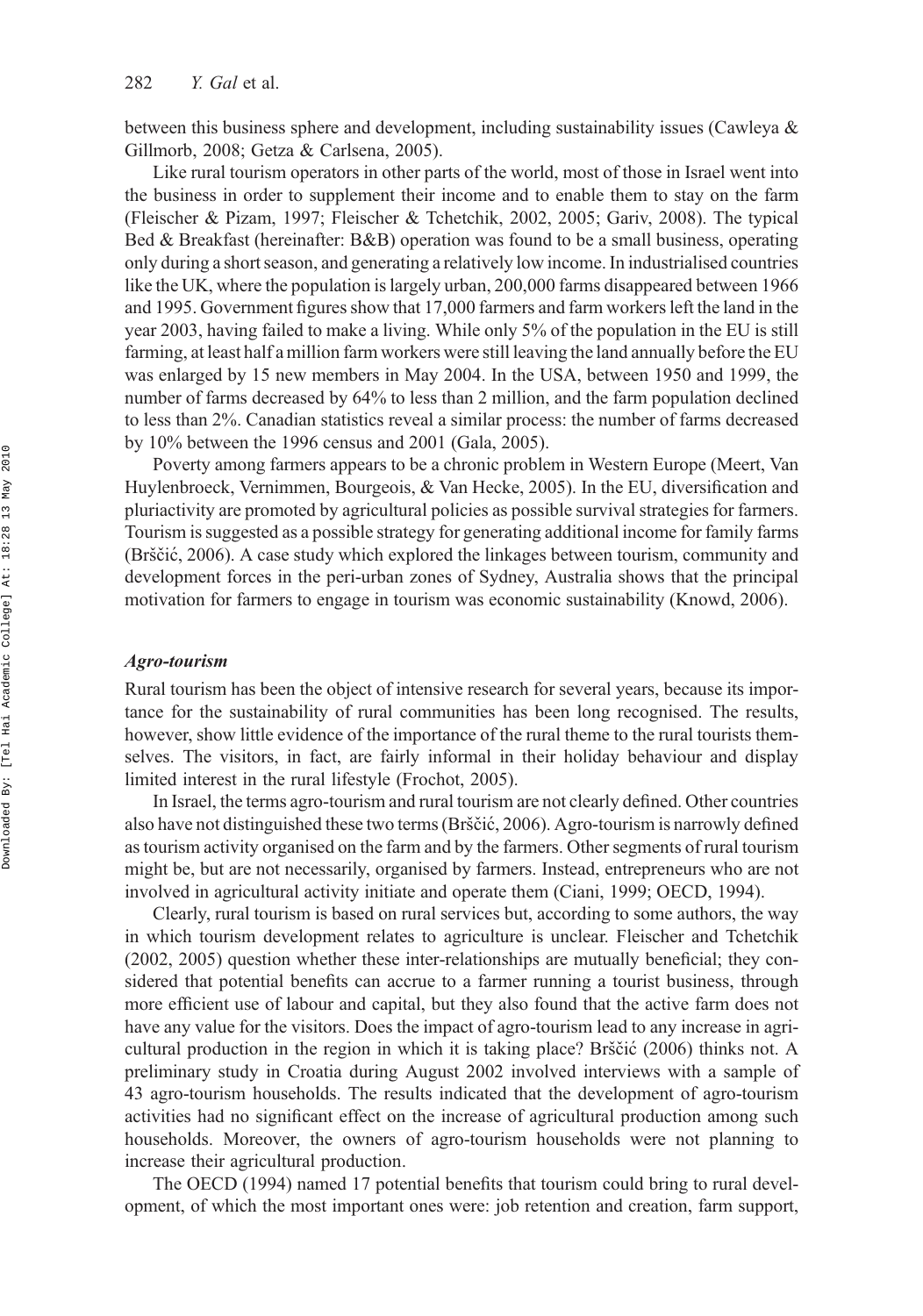conservation of land and historic buildings, preservation of rural crafts and arts, environmental improvements, increased role of women, and introduction of new ideas and initiatives. However, it also named several problems that could arise from tourism-based rural development, related to environmental damage, socio-cultural problems, housing; incoming entrepreneurs, traffic congestion, and issues of planning, local control, public participation and partnership. Unfortunately, no precise formula exists that the OECD could use to predict whether the advantages would outweigh the disadvantages or vice versa.

### Rural tourism in Israel

Rural tourism in Israel is based on natural amenities and the rural way of life. The accommodations consist of B&B facilities in all types of rural settlements, and local restaurants offering a variety of cuisine, ranging from vegetarian food, ethnic and home-style cooking, to a variety of popular and even sophisticated restaurants. Popular activities associated with rural vacations include water sports, nature walks, visiting national parks and touring rural settlements. A national census of B&B operations in the rural regions of Israel identified the characteristics of the operators and the guests. Comparing the results with those of similar surveys conducted in Europe and North America indicate that the rural tourism business was, in many but not all aspects, similar throughout the world.

The market segments attracted to such vacations in Israel were young families with children living at home, with college-educated parents who earned above-average Israeli incomes (Fleischer & Pizam, 1997; Fleischer & Tchetchik, 2002, 2005; Gariv, 2008). In other regions, the typical market segments for B&B operations were middle-aged families with children. For example, in Austria, 66% of the tourists were aged between 31 and 49, most of them accompanied by children under the age of 16. In Minnesota, in the USA, the majority of visitors were families in their thirties and forties with children. They were from higher income level brackets and had college educations. Similar findings were obtained in a national survey of vacation farms in the USA. Vacation farm guests were found to be city dwellers, adults with children, who were employed as professionals or owned their own businesses. The profile of visitors described in Canada was the same, and surveys among visitors to B&B accommodations in Germany and Spain yielded similar results (Fleischer & Pizam, 1997).

#### Theoretical framework

The model utilised by Tchetchik et al. (2007) applies a discrete-choice equilibrium model with product differentiation to study the rural tourism industry in Israel, and to jointly estimate the effect of lodging and farm characteristics on consumer preferences and firms' costs. The model accounts for heterogeneity in tastes and technologies and allows for unobservable product characteristics. Simulation results demonstrate the growth potential of the industry and show that the government can play an important role in catalysing growth via investment subsidisation, deregulation of supply and information distribution.

The equilibrium model is one way to observe reality. Nevertheless, the problem of understanding complex system behaviour and the challenge of developing easy-to-use models are apparent in the fields of environmental management. However, mathematical models are appealing in social and natural science, in which cause and effect relationships are confusing. These models, however, run the risk of becoming detached from reality, sacrificing realism for analytical tractability. As a result, these models are accessible only to the trained scientist, leaving others to believe or not believe the model's results (Ruth & Hannon, 1997).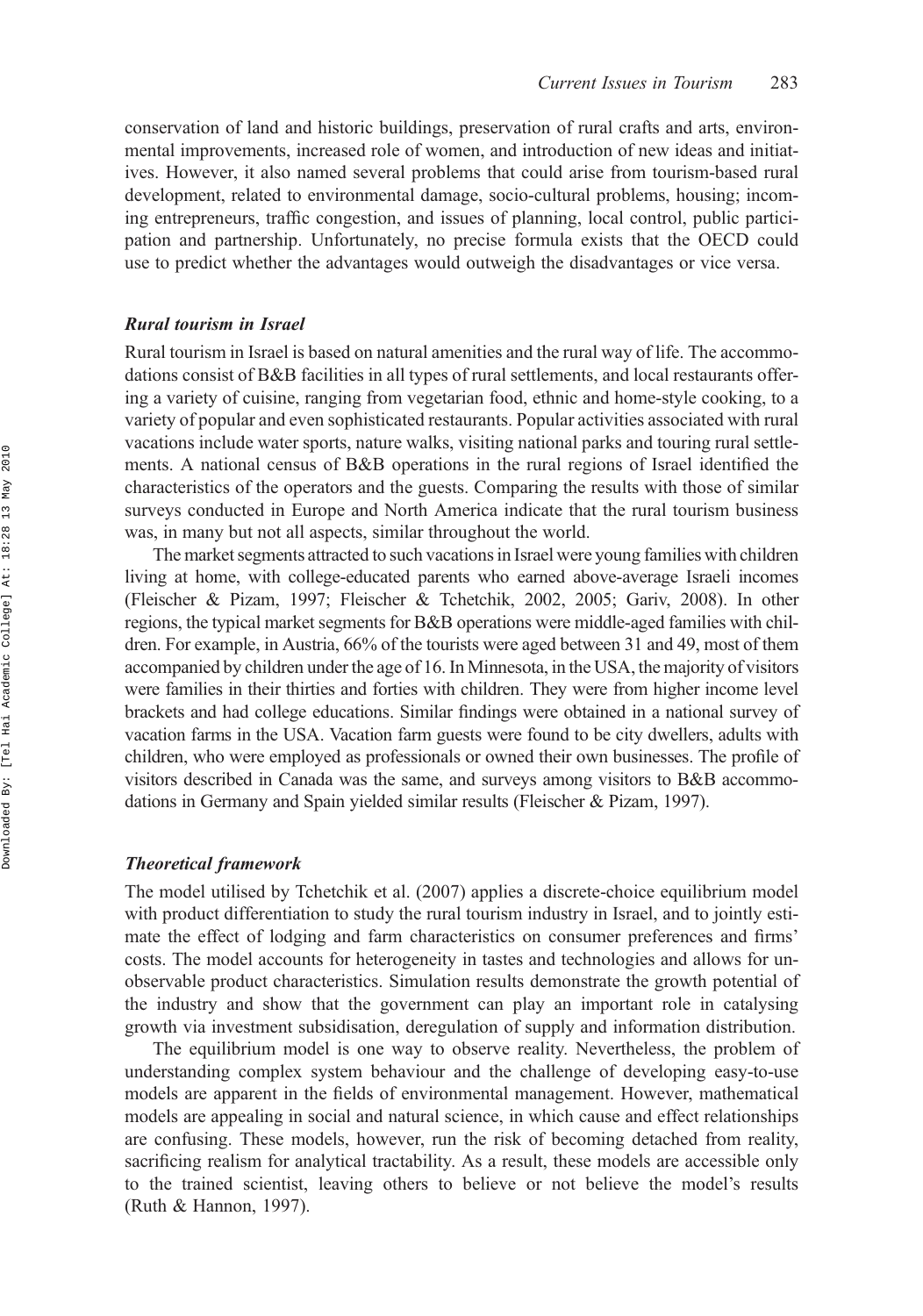In general, system simulation theory distinguishes between system structure and system behaviour. A system's behaviour is the relationship it imposes between its input time histories and output time histories. The structure of the system includes its states and state transition mechanisms. A continuous complex dynamic system model can place a value on one of its parts, but the actual destination of this output is not determined until the model becomes a component in a larger system and a coupling scheme is specified. The model can therefore be reused in any applications context in which its behaviour is appropriate, and coupling to other components makes sense (Zeigler, Praehofer, & Kim, 2000).

# The model

Most models fit into one of three general classes: models that represent a particular phenomenon at a point in time; a comparative static model that compares some phenomena at different points in time; or a dynamic model developed to show the changes in processes over time. Dynamic models are those that try to reflect changes in real or simulated time, and take into account that the model's components are constantly evolving as a result of previous actions (Ruth & Hannon, 1997). The world is not static or comparatively static, therefore the models treating it as if it were, quickly become obsolete and perhaps even misleading. The model described in this article examines the tourism development and agricultural processes in detail, as a single, tightly coupled system. The simulation model is discrete, dynamic and stochastic: in it, the system evolves over simulated time by a representation in which the stated variables change instantaneously at separate points in time.

Our presentation of the model follows the exposition of the theory of modelling and simulation in complex dynamic systems. When building a model of processes, the level of detail should be sufficient to represent the question at hand, but not so detailed as to cause excessive complexity (Sherman & Schultz, 1998). In the present case, the system was assumed to have two main components: tourism development, and agricultural processes seen as a unit. The dependant variable was the extent of coordination between the tourism development and the flow of agricultural processes. Hence, the simulation model consists of three elements:

- . The tourism function, which describes potential income from rural tourism development;
- . The agricultural function which describes a typical farm income; and
- . A co-ordination function that describes the adjusted income of a typical farm, which consists of an agricultural activity and a tourism-development venture.

## The tourism function

We begin with simulating the tourism function by using common methods of exponential models forecasting.<sup>1</sup> The equation of the tourism function represents the trend factor of the farm owner's possible income from rural tourism per month. A farm owner who operates tourism facilities in Israel can be characterised by the following (Fleischer & Tchetchik, 2005):

- (a) Rural tourism is based on natural amenities and the rural lifestyle. The accommodation is provided by B&B activities in kibbutzim, moshavim (the two major types of agricultural co-operative settlements in Israel) and other, private types of rural settlements.
- (b) The decline in the ability of farm agriculture to generate sufficient income has caused many farmers to seek new sources of income, and to try to diversify their agricultural base.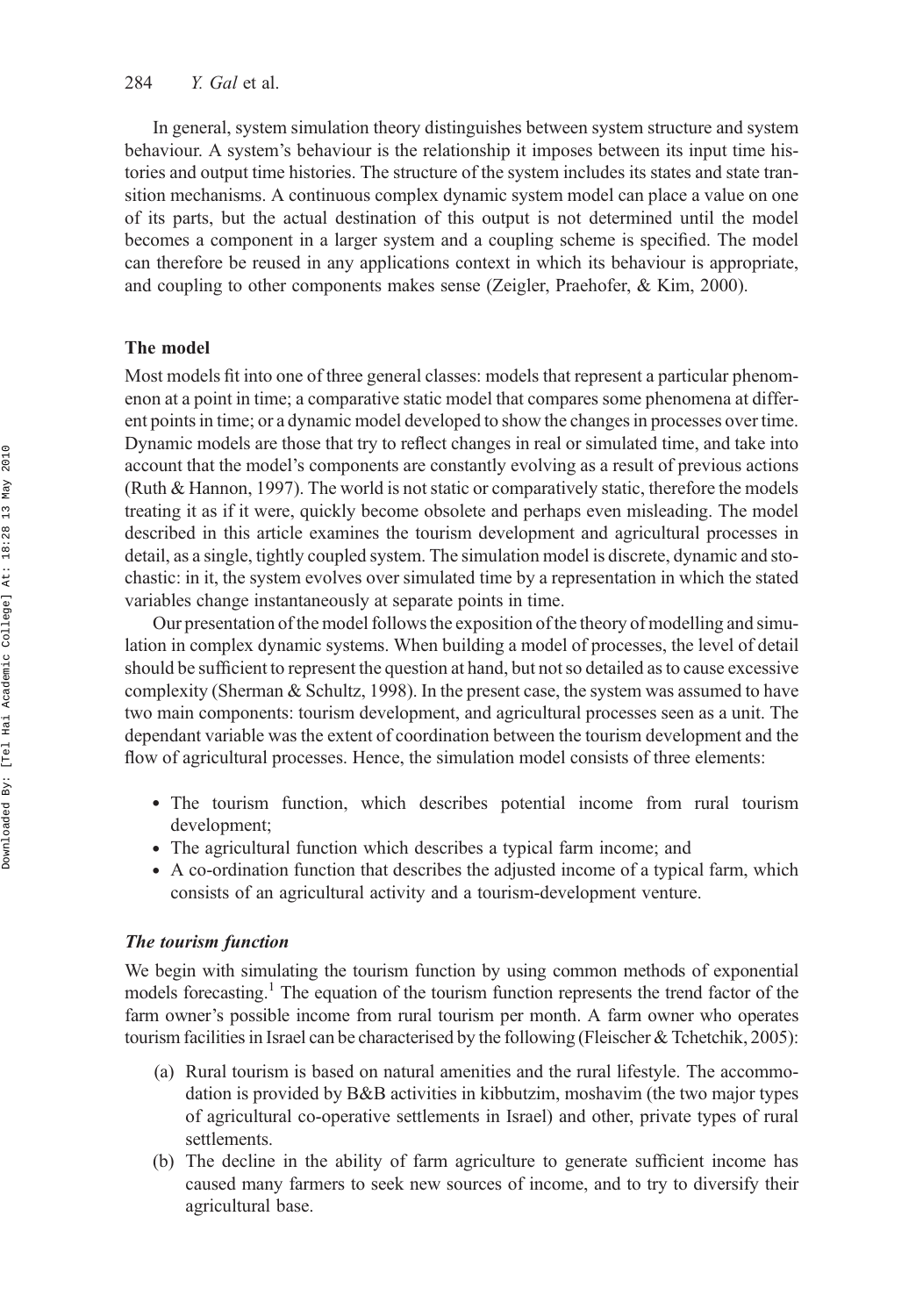- (c) The vacation is one in which a vacationer occupies a large proportion of his/her time engaged in recreational activities on a farm, ranch or in a country home and its environment.
- (d) The B&B is a commercial venture of a country vacation host, who opens his/her home and/or property to paying guests, so that they may enjoy recreational activities in a predominantly rural environment. A plethora of restaurants, offering a wide range of culinary styles and cuisines, have sprung up in rural areas for the tourists. The tourists' experiences of the natural environment have been enhanced by the development of various enterprises: water sports, e.g., rafting and kayaking, guided nature walks, jeep tours in more rugged areas, rappelling, horseback riding, etc. Typical rural tourism enterprises are small-scale, traditionally operated and relatively isolated geographically, and their individuality gives them a sense of place.

Based on the above characteristics, the typical farm owner, used to dealing mainly with agriculture, follows a typical growth curve when he embarks on a tourism venture. The curve must belong to the logistic functions family because it fits a general development process. This means that growth develops along the 'S' curve. We prefer to use the following function in the model because of its simplicity:

$$
Y(t) = \frac{K}{1 + C \cdot e^{-r \cdot t}},
$$

where

- $Y(t)$  is the profit level from the tourism venture in month t; 't' = 1–60, i.e., a 5-year period.
- . K, the maximum profit level allowed in the model. We assume that the typical farm owner can gain a profit of about NIS 25,000 per month from tourism activities. This assumption is based on about 30% occupation for eight accommodation units, with an average rent of NIS 500 per night. All other tourism activities in the model earn more or less the same profits.
- . C, the number of tourism activities. We assume that a typical farm owner can manage no more than five such activities: B&B, restaurant, jeep trips, agricultural visitor centre, and other small local activities.
- $\bullet$  r, the growth rate was calculated as 20% per annum. Rural tourism in Israel has seen an annual growth rate of 15% in the last 20 years (Fleischer, Engel, & Tchetchik, 2005). Tchetchik et al. (2007) assume that, in the Israeli case, the tourist industry may develop by increasing either the number of businesses or the number of accommodation units per business, without a dramatic drop in prices. They thus conclude that, even in the extreme case in which the size of the industry doubles, rural tourism would still be profitable.

# The agricultural function

Agricultural processes are characterised by the following features:

- (a) Decision-makers in the rural areas, in general, want to develop tourism and to combine agriculture and tourism as income sources (Cohen, 1998).
- (b) For intensive specialised farms in the Israeli agriculture, the average branch size and the average profitability per branch per unit are shown in Table 1. Profitability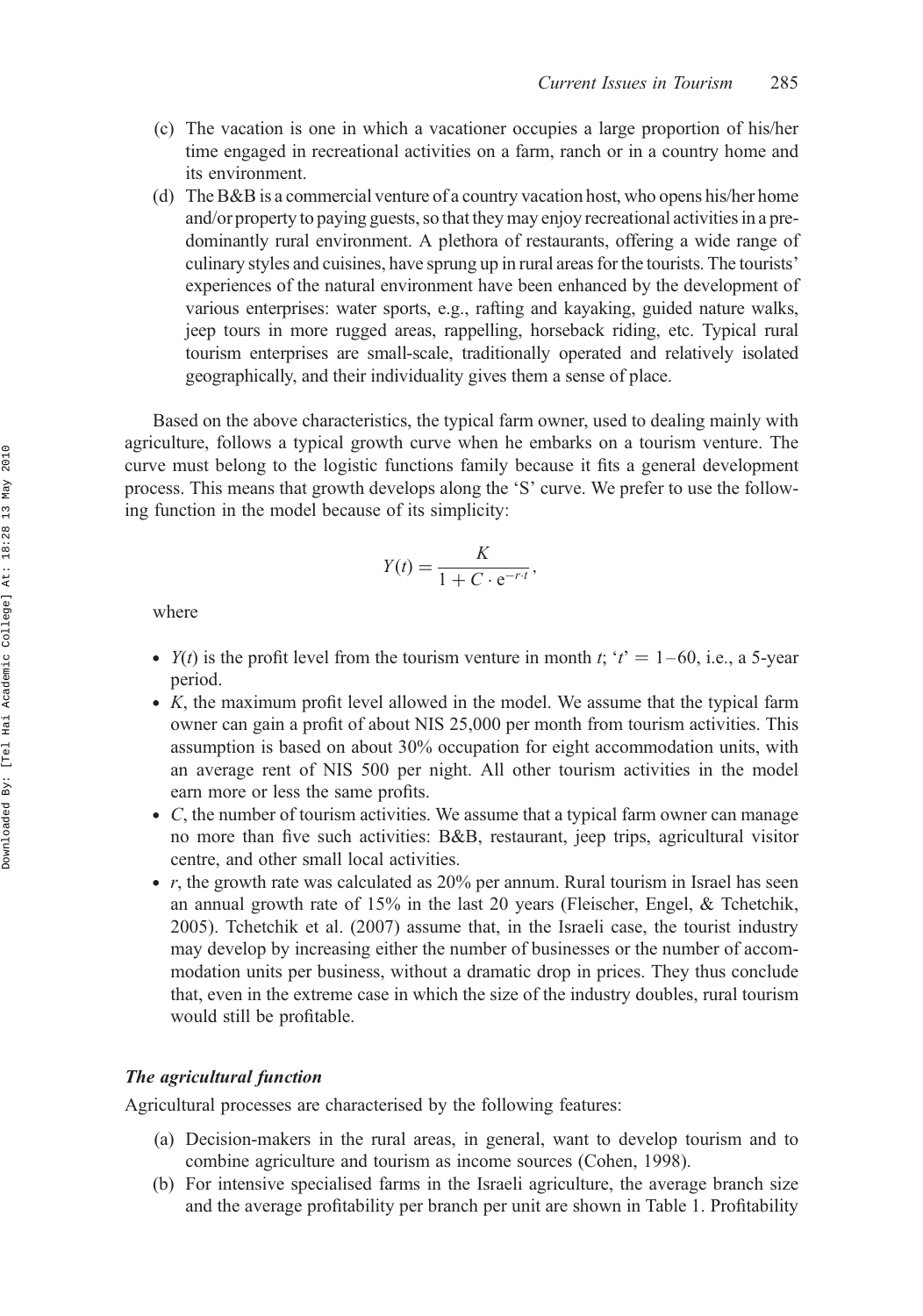| Branch                | Unit        | Farm size | Gross profit without wages of<br>farm owner (in NIS <sup>a</sup> per annum) |
|-----------------------|-------------|-----------|-----------------------------------------------------------------------------|
| Dairy                 | Litre       | 600,000   | 131,000                                                                     |
| Citrus                | Dunam       | 110       | 1700                                                                        |
| Orchard, irrigated    | Dunam       | 80        | 2880                                                                        |
| Orchard, un-irrigated | Dunam       | 60        | 30                                                                          |
| Veg., open            | Dunam       | 300       | 140                                                                         |
| Veg., greenhouses     | Dunam       | 80        | 2500                                                                        |
| Flowers               | Dunam       | 60        | 2100                                                                        |
| F.C. open             | Dunam       | 10,000    | 30                                                                          |
| F.C. irrigated        | Dunam       | 5000      | 90                                                                          |
| Poultry               | Battery hen | 6000      | 44,000                                                                      |

| Table 1. | Typical branch size. |  |
|----------|----------------------|--|
|          |                      |  |

Source: Ministry of Agriculture and Rural Development, Rural Planning and Development Authority, POB 30, Bet Dagan 50200, Israel.

Note:  $1000$  litre =  $1 \text{ m}^3$ .

<sup>a</sup>Exchange rate:  $1$  USD =  $4$  NIS.

was calculated according to the cost accounting made by the Department of Production Economics of the Extension Services of the Ministry of Agriculture (Hadas, 2003).

- (c) The basic unit is the agricultural estate. Generally, in a specific area the estates are similar in size. The various branches were created from the macro data for Israeli agriculture, as calculated by the Department of Investment Financing Development of the Ministry of Agriculture and Rural Development, and the Central Bureau of Statistics (CBS – Central Bureau of Statistics of Israel, 2006). The average size of the typical Israeli agricultural estate is 30 dunams (3 ha/7.5 acres) with a water quota of 27,000 m<sup>3</sup>. It is important to note that the intensive specialised farmer manages more than just his/her own estate (see Table 1, column 2; Hadas, Madleg, Weiss, & Dotan, 2002).
- (d) We assume that an average Israeli farm, as represented in the model, is sufficiently representative of the agricultural reality as we know it (see Table 2; CBS – Central Bureau of Statistics of Israel, 2008).
- (e) Even though there is no such farm at the individual level, the typical average Israeli farm takes into account trends and weights that affect Israeli agriculture. Of course, the typical farm type does not really exist, but it reflects the average behaviour pattern of the Israeli farm owner (Table 3).
- (f) In our model, we do not take into consideration the differences between areas or between farm types. Differences exist, of course, but the generalisation helps in understanding the coupling effects between tourism development and agricultural processes.
- (g) Table 3 shows the gross profit of the typical farmer, excluding the wages of the farm owner, in nominal NIS per annum (Hadas, 2003).
- (h) The estimation of the income flow is based on working data published by the Ministry of Agriculture and Rural Development, and was set according to the relative income of the branch. We adjusted a polynomial equation to fit the calculated data and used it in the simulation model to create the agricultural function. The equation describes the distribution of profits throughout the year; see Figure 1 (Rural Planning and Development Authority, 2001, 2006).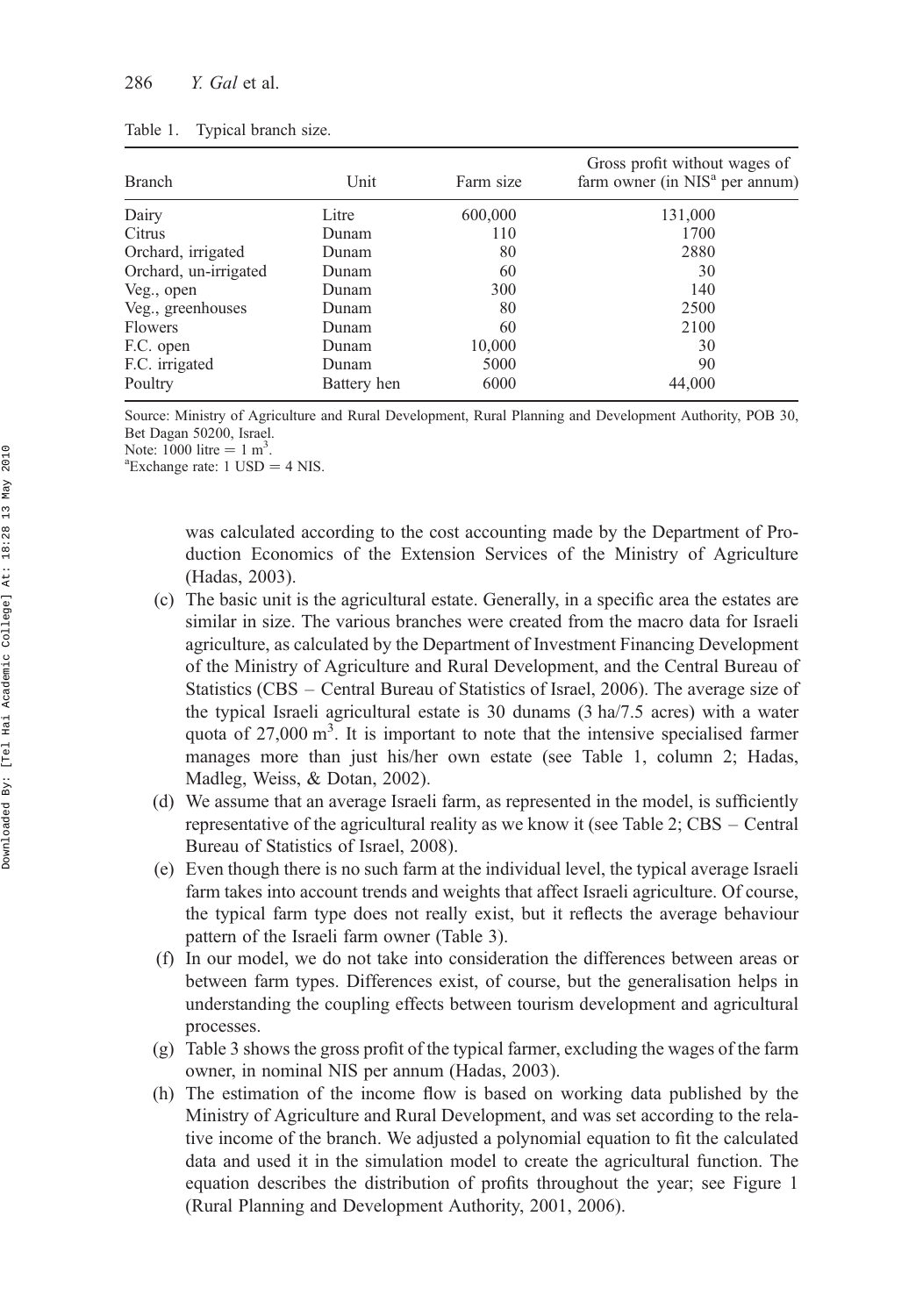| <b>Branch</b>         | Overall production (in '000,000 NIS <sup>a</sup> ) | % by production value (total) |
|-----------------------|----------------------------------------------------|-------------------------------|
| Dairy                 | 2926                                               | 16                            |
| Citrus                | 1011                                               |                               |
| Orchard, irrigated    | 3809                                               | 21                            |
| Orchard, un-irrigated | 10                                                 | $\left( \right)$              |
| Veg., open            | 3930                                               | 21                            |
| Veg., greenhouses     | 700                                                | 4                             |
| Flowers               | 1187                                               | 6                             |
| Field crops open      | 600                                                | 3                             |
| Field crops irrigated | 860                                                |                               |
| Poultry               | 3485                                               | 19                            |
| Total                 | 18,518                                             | 100                           |

Table 2. Structure of Israeli agricultural output, 2006–2007.

Source: Ministry of Agriculture and Rural Development, Investment Financing Development, POB 30, Bet Dagan 50200, Israel.

 ${}^{\text{a}}$ Exchange rate: 1 USD = 4 NIS.

| Table 3. |  |  | Gross profit of a typical farm. |  |
|----------|--|--|---------------------------------|--|
|          |  |  |                                 |  |

| Branch                | Gross profit without wages of farm owner (in NIS <sup>a</sup> per annum) |  |  |
|-----------------------|--------------------------------------------------------------------------|--|--|
| Dairy                 | 20,699                                                                   |  |  |
| Citrus                | 10,209                                                                   |  |  |
| Orchard, irrigated    | 47,391                                                                   |  |  |
| Orchard, un-irrigated |                                                                          |  |  |
| Veg., open            | 8913                                                                     |  |  |
| Veg., greenhouses     | 7560                                                                     |  |  |
| Flowers               | 8077                                                                     |  |  |
| Field crops open      | 9720                                                                     |  |  |
| Field crops irrigated | 20,899                                                                   |  |  |
| Poultry               | 8281                                                                     |  |  |
| Total                 | 141,751                                                                  |  |  |

Source: CBS – Central Bureau of Statistics of Israel (2008), Publication No. 1335, August, Israel.  ${}^{\text{a}}$ Exchange rate: 1 USD = 4 NIS.



Figure 1. An adjusted polynomial equation to the calculated monthly agricultural profit.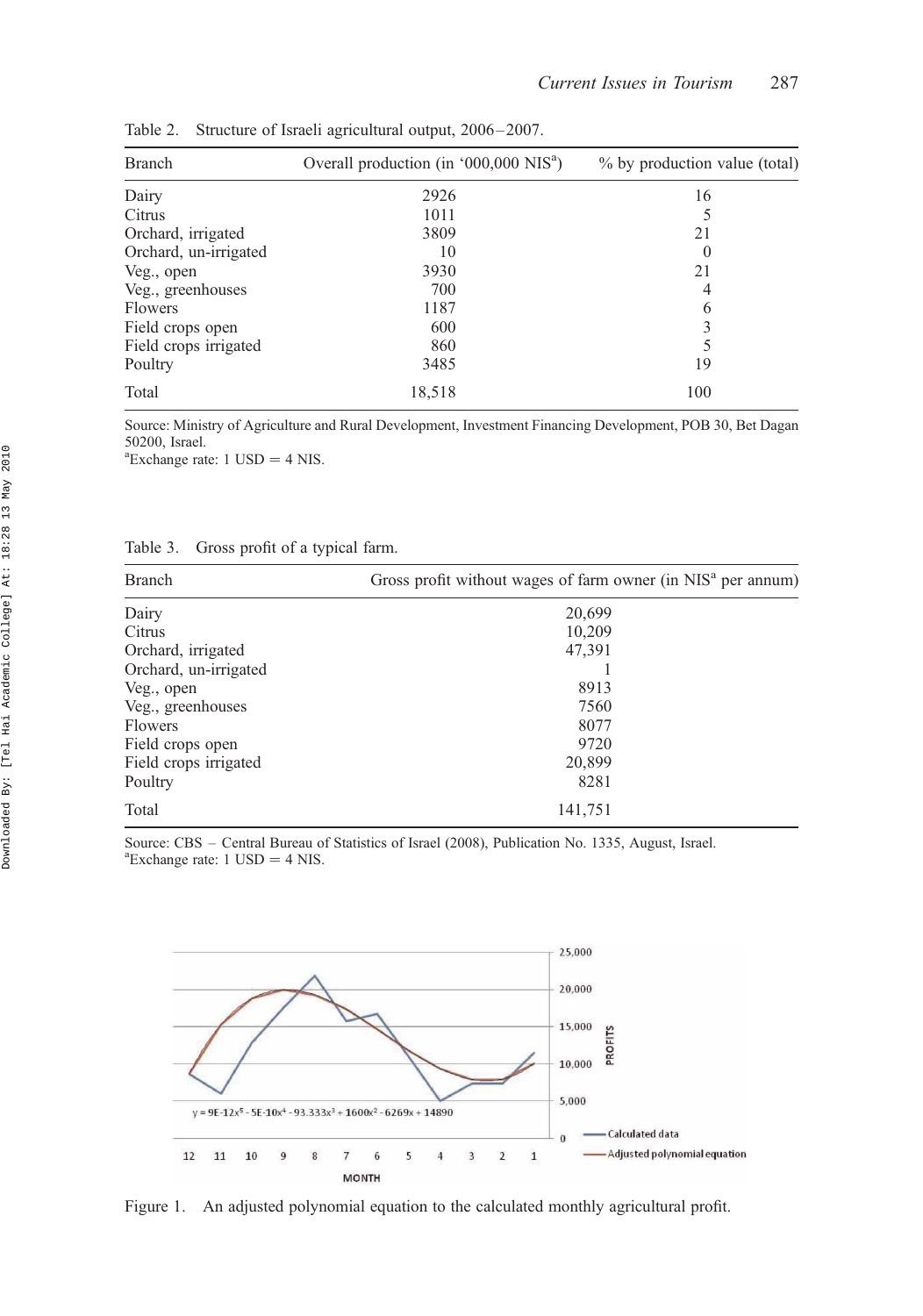(i) We assumed, for modelling purposes, that the distribution of profits throughout the year is influenced only by random events, such as frost, heat waves, labour shortages, etc.We did not measure the effects of terms of trade, inflation, or other similar factors. We also assumed that during the years 1995–2006, the average distribution of profit throughout the year reflected the agricultural structure, with small and negligible changes.

The agricultural function in the model was estimated from the average data of Israeli agriculture for the years  $2003-2008$ , as shown in Tables  $1-3$ , with the following parameters, as described in Figure 1:

$$
Pr = -93.333^{*}m^{3} + 1,600^{*}m^{2} - 6,269^{*}m + 14,890,
$$

where Pr is the agricultural profit per month in month t; 't'  $= 1-12$ , i.e., a 1-year period, and m, the month.

# The coordination function

Within the model, we assumed that the farm owner has a limited number of work days and that, subject to this limitation, he prefers to divide his time between the agricultural activities and the tourism development, in accordance with their expected monthly profits.

The model aims to evaluate the influence of coupling between tourism development and agricultural processes in a dynamic environment. We assume that the agricultural function can be affected by random events subject to environmental constraints, e.g., drought, natural risks, changes in international prices, etc., up to  $\pm 50\%$ . We assume that the tourism function is less sensitive and can also be affected by random events subject to terms of trade, changes in international prices, etc. up to  $\pm 20\%$ .

The coupling effect in the model is described by the Cobb –Douglas equation:

$$
CD_{(t)} = A_{(t)}^{\alpha} * T_{(t)}^{\theta},
$$

where  $CD_{(t)}$  is the coupled profit level from tourism venture and agricultural activities in month t; 't' = 1–60, a 5-year period;  $A_{(t)}$ , the agricultural profit in month t;  $T_{(t)}$ , the tourism profit in month t;  $\alpha$ , the coefficient of agricultural importance;  $\theta$ , the coefficient of tourism importance. In order to keep the equation under terms of constant returns:  $\alpha + \theta$  must equal 1.

The model of Tchetchik et al. (2007) applies a discrete-choice equilibrium model (Berry, 1994; Fershtman, Gandal, & Markovich, 1999) with product differentiation to study the rural tourism industry in Israel and to estimate the effect of lodging and farm characteristics on consumer preferences and firms' costs. Their model enables a joint estimation of both the demand and cost parameters, using only data of the aggregated-firms level, and simulations of the industry equilibrium.

We present a different model from the concept of seeking an equilibrium behaviour in a dynamic environment. Our model, in which tourism development and agricultural processes are tightly coupled, shows that in the case of Israeli tourism, the industry could not develop either by increasing the number of businesses or by raising the number of accommodation units per business, without having an impact on agricultural activities. Instead of a model which simulates industry equilibrium, in our model, each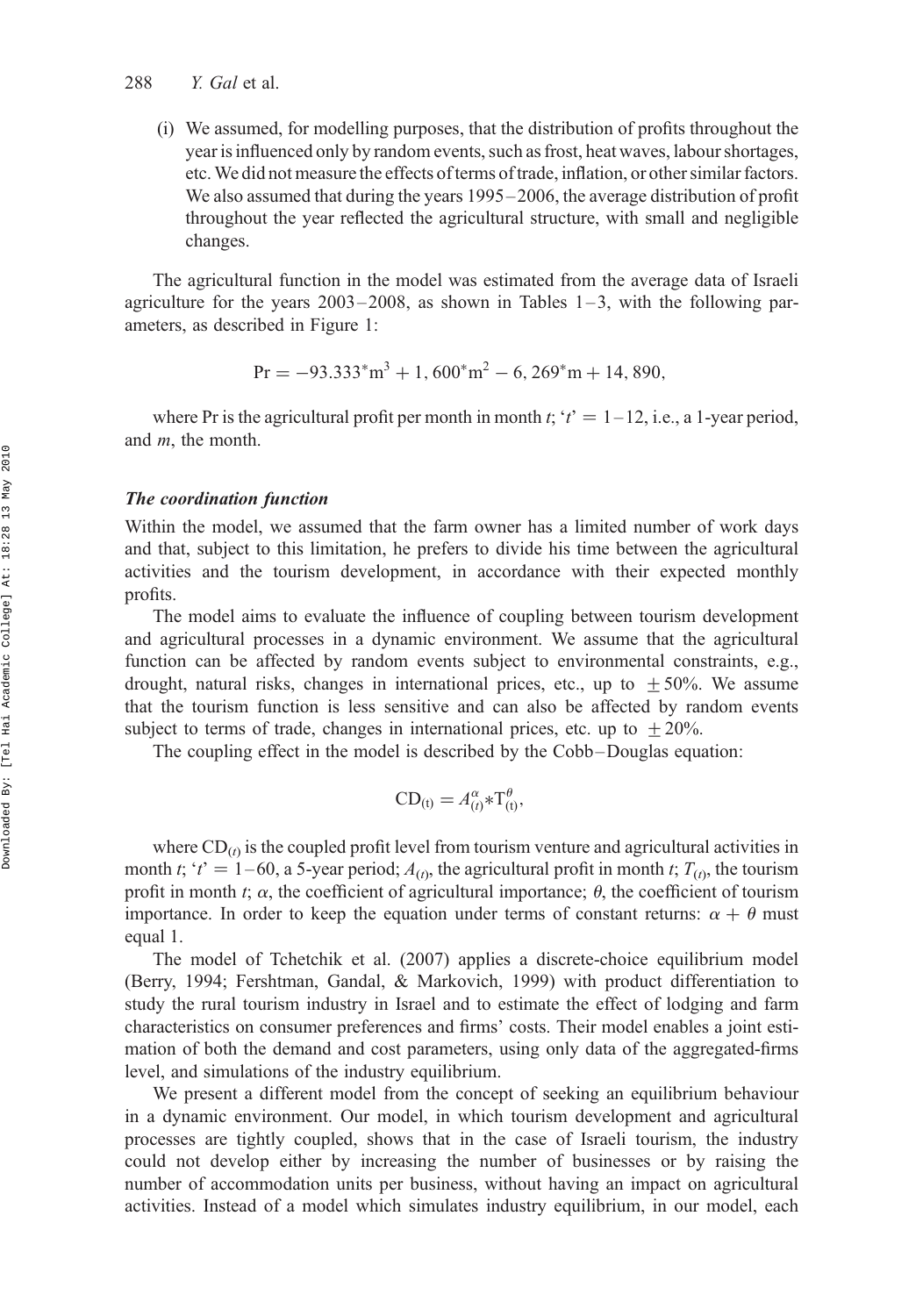step of the simulation creates a system output that in turn is the next step's input. Thus, tourism development and agricultural processes mutually affect each other in a dynamic environment.

## Limitations

- (a) No reference has been found for previous utilisation of such a model to estimate the effect of co-ordination between tourism development and agricultural processes.
- (b) There is no statistical database regarding rural tourism in Israel, and some of the assumptions above are based on interviews with experts and farm owners who operate rural tourism activities.

Since there is no statistical database, the set of equations in the simulation model represents behaviour patterns in the rural areas of Israel, which experts agree are acceptable and considered 'good enough' and sensible.

- (c) Even though Systems Thinking software like iThink is a valuable tool for constructing models to understand dynamic systems, the software has its limitation: <http://www.iseesystems.com/softwares/Business/IthinkSoftware.aspx.>
- (d) The major issue with the content of our model has to do with the filter we employ to sift from reality the essential raw materials from which to construct our representations of that reality. Of course, this problem is not exclusive to this model, and can be found in many other models as well.

# Discussion

Over the last 50 years, the typical farm owner in Israel has been occupied primarily in agriculture. By initiating a tourism venture which follows a typical growth curve, the farm owner increases the number of activities on the farm. Therefore, the flows associated with the tourism development and the agricultural processes are tightly coupled. Lack of co-ordination between them is likely to create tangible business inefficiency and any analysis that treated them separately would lack an important attribute.

Figure 2 shows the behavioural pattern of the system, as calculated by the simulation model. Both the pattern of agricultural profit and that of tourism profit are close enough to the behavioural pattern, as revealed by past data. The model output shows higher profit from agriculture during the second half of the year and lower profit at the beginning of the year, apart from random changes resulting from weather, and changes in prices, exchange rates, etc. In parallel, development of new enterprises associated with tourism creates low but increasing profits for at least 3 years and higher profits during the fourth and fifth years, but with exposure to risks that characterise the tourism industry. Risks are reflected in the model by higher variance.

Figures 3 and 4 show only selections of the outcomes. However, these results strongly refute the possibility of unlimited growth potential. Figure 3 presents the results of coupling effects in a dynamic, time-varying market environment, in which tourism development and agricultural processes are tightly coupled, when the emphasis is on agriculture, i.e., where  $\alpha = 0.7$  and  $\theta = 0.3$ . Figure 4 differs only in the interchanging of the parameters values, i.e.,  $\alpha = 0.3$  and  $\theta = 0.7$ , which places greater emphasis on the tourism venture.

Figure 3 represents a 5-year period in which the incomes from agriculture and tourism are coupled but in which, from the farm owner's point of view, agriculture is the main business of the farm. The results of the simulation show that even though the farm owner starts a new tourism venture, the coupled profit is not significantly affected and,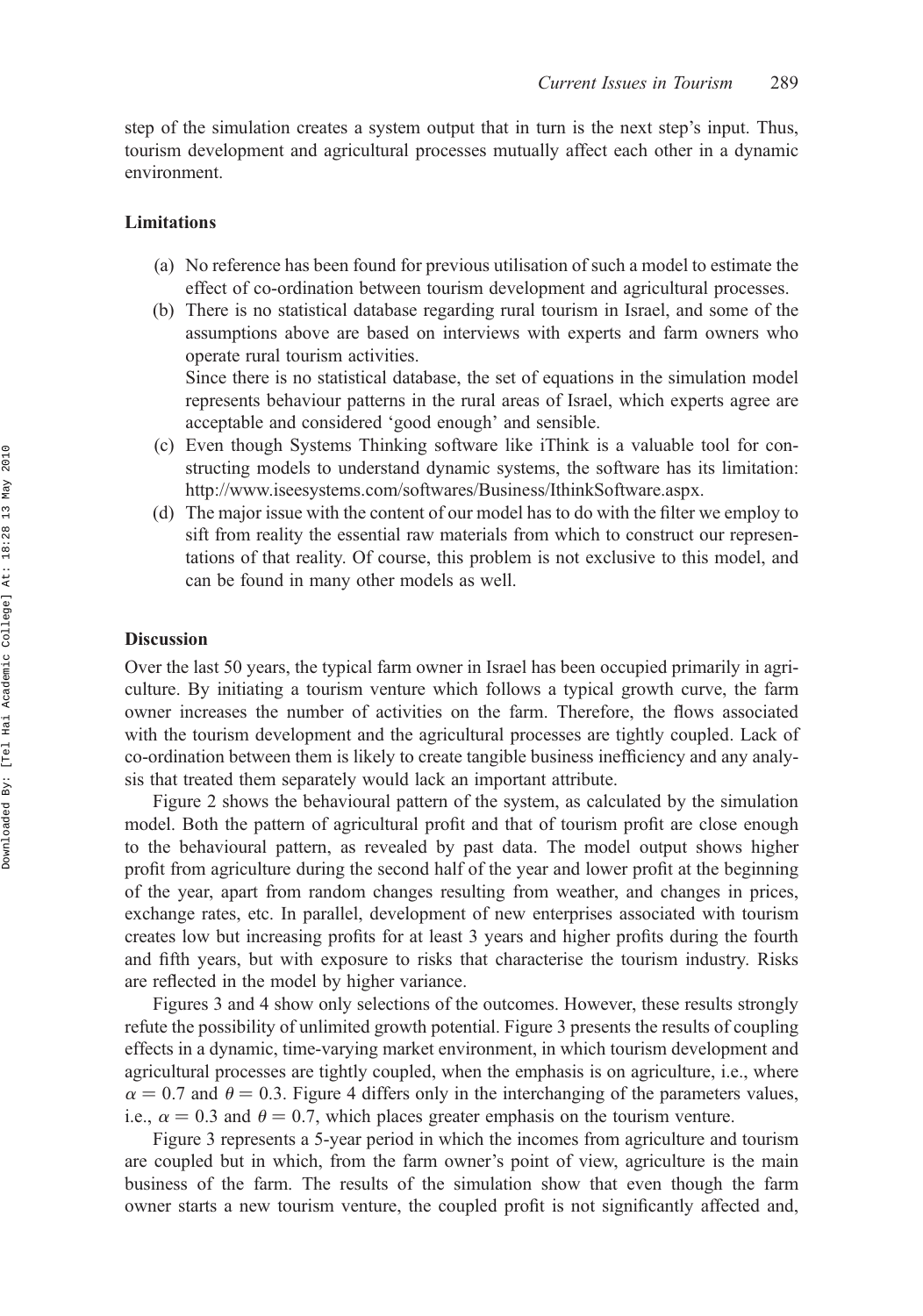

Figure 2. Typical behaviour of agricultural income and tourism income in the simulation model (NIS).



Figure 3. The co-ordinated income function when agriculture is more important (in NIS,  $t = 0.3$ ).

moreover, the profit variance during the fourth and fifth years is increased. This can be attributed to the likelihood that when a tourism venture is added to an agricultural activity, without proper attention to its management, the contribution of the new venture to the total profit is most probably not significant. It also is reasonable to suppose that adding a new activity without proper management resources results in difficulties in running the old business, and contributes to greater variance.

It is important to note that usually, the typical farm owner added new tourism activities when the profit level from agriculture failed to meet his/her expectations. We do not claim that it is impossible to find a successful farmer who earns an acceptable profit from agriculture, and who also starts to develop a new tourism venture, but usually this is not the case. Figure 4 represents a 5-year period in which incomes from agriculture and tourism are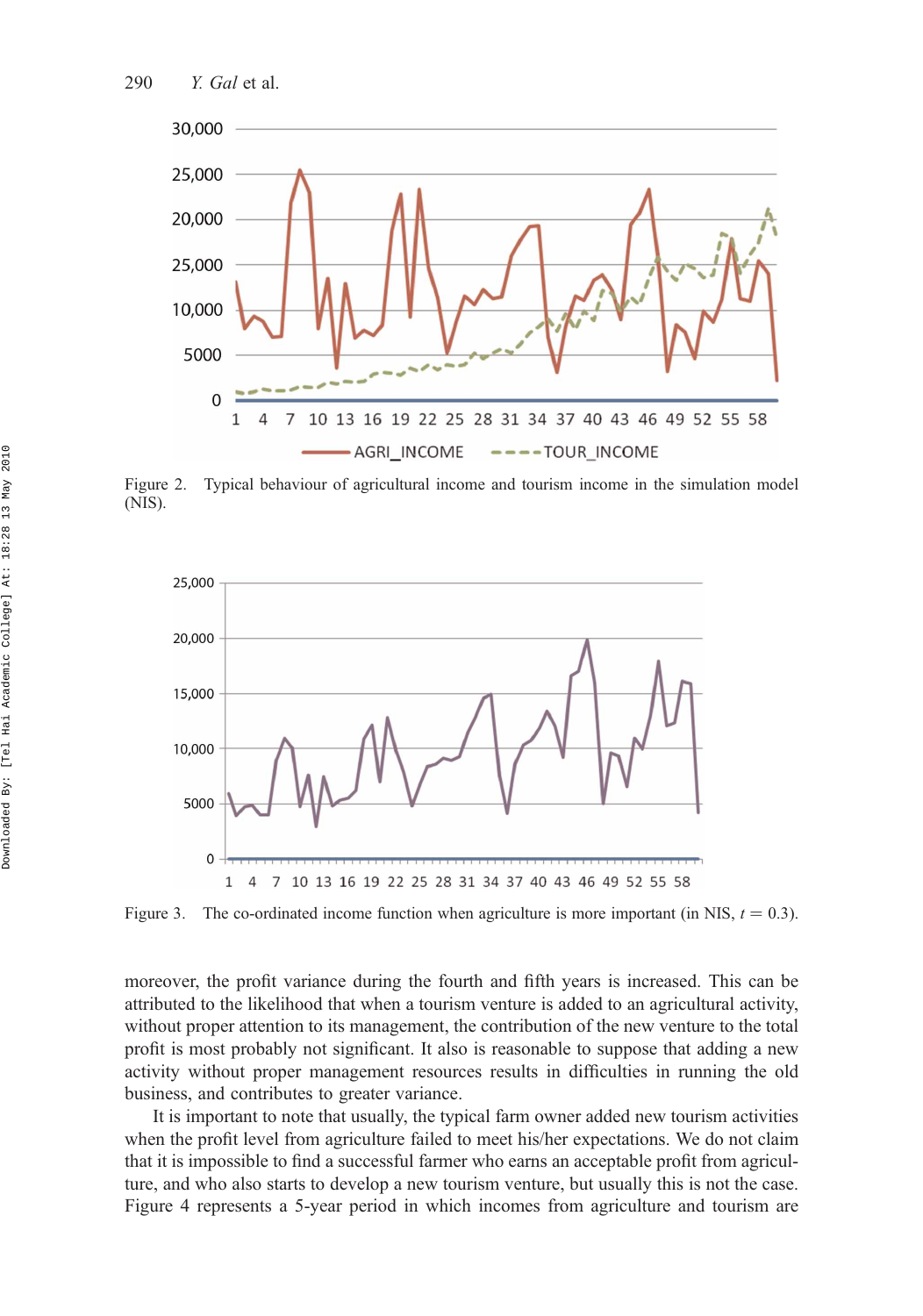

Figure 4. The co-ordinated income function when tourism is more important (in NIS,  $t = 0.7$ ).

coupled, but in which, from the farm owner's point of view, tourism is the main business of the farm. The coupled profit increases during the 5-year period in accordance with the growth curve of the tourism development. However, because the tourism venture is new and most of the farm owner's efforts are devoted to this new venture, the profit received is lower. On the other hand, the model result could represent a situation in which the farm owner faced a decrease in agricultural incomes and that was the real reason for trying to develop new tourism activities. In both cases, this is a situation the results of which can be considered to be a fair representation of reality. Even though the farm owner devotes most of his time to tourism during the fourth and fifth years, the variance of his profit increases because of the coupling of the agricultural activities, mainly because of the summer harvests.

The model of Tchetchik et al. (2007) supposes that, in the Israeli case, the tourist industry may develop by increasing either the number of businesses or the number of accommodation units per business, without a dramatic drop in prices; even in the extreme case in which the size of the industry was doubled, rural tourism would still be profitable. However, we found this to be very difficult to achieve in a typical farm in Israel. Our model shows that adding tourism activities does not increase profit dramatically, but it does increase the variance of profit, which means greater exposure to risks.

The present conclusions are based on the findings from an Israeli case study. Additional research is still required, which would involve comparisons among several countries or regions, in order to validate these conclusions and to confirm that they represent a behavioural pattern and are not applicable to only one case study. The findings are not yet meant to be regarded as a 'law of nature' but are the result of examination of a hypothesis that was found true in Israel. Generality of the conclusion should be sought from similar studies in other countries or regions. The authors would welcome interaction with researchers who wish to conduct such studies. Nevertheless, the importance of the findings rests on their possible contribution to the development of a management tool that could help to improve the coupling between tourism development and agricultural processes in a dynamic environment. The findings are important because the effect of tight coupling among the processes is usually ignored, and an analysis that treated these processes individually would lack an important attribute.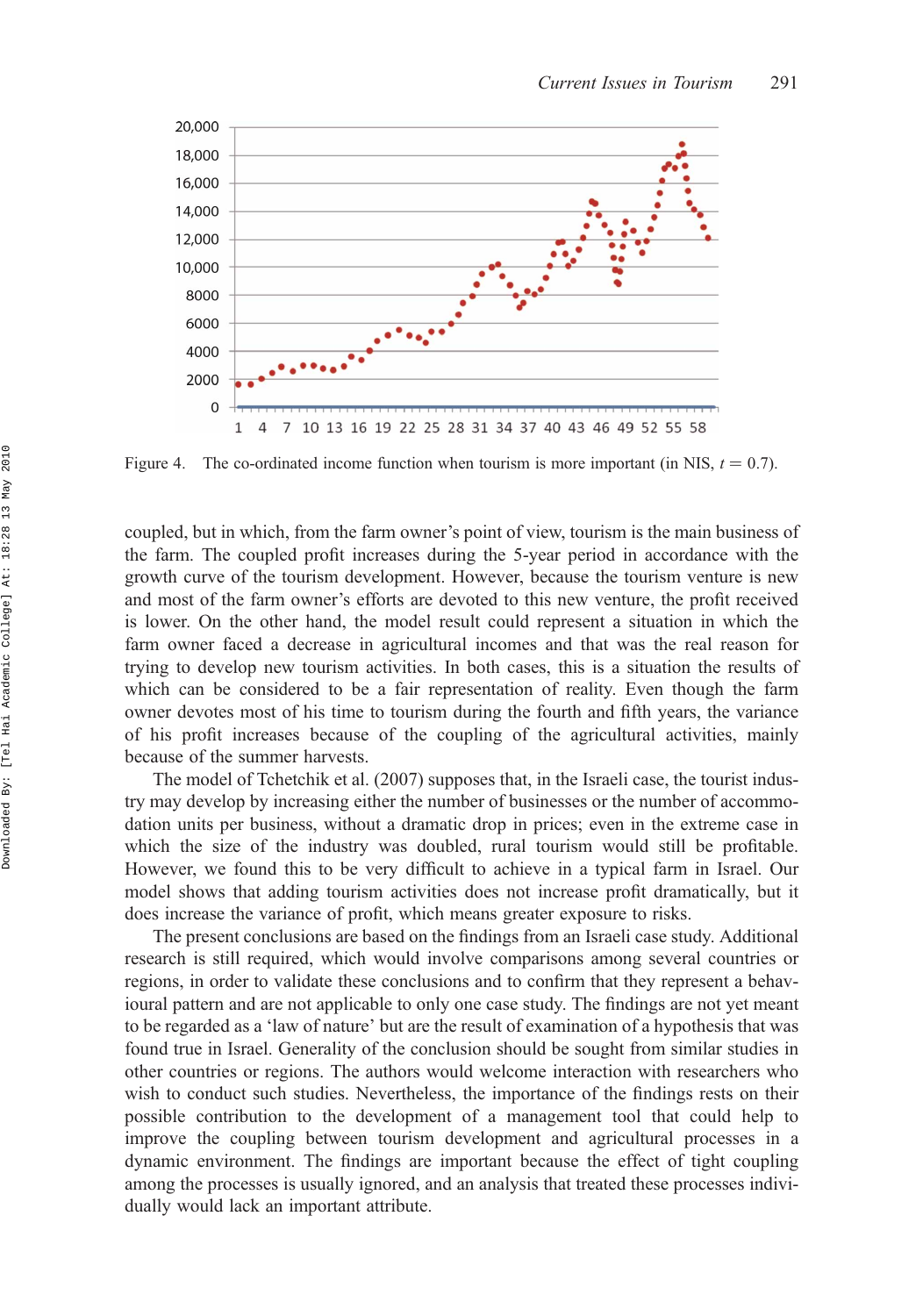#### Note

1. As quoted by: Hanke and Retsch (1998). Also described by: Makridakis, Wheelwright, and Hyndman (1998).

# References

- AC The Agricultural Center of Israel, & Boroshak, R. (2008). Summary of developments in the agricultural sector during 2007 (Hebrew, Working Paper). Tel-Aviv, Israel: The Agricultural Center of Israel.
- Apelbom, L., & Cohen, M. (2007, March). The rural area in Israel a sustainable dimension (Hebrew). Keren Mifal Hapais (Pinhas Sapir), Israel.
- Berry, S. (1994). Estimating discrete-choice models of product differentiation. Rand Journal of Economics, 25(2), 334–347.
- BOI (Bank of Israel). (2008, April). Annual report 2007: GDP, uses and principal industries. Jerusalem, Israel: Author (Hebrew).
- Brščić, K. (2006). The impact of agro-tourism on agricultural production. *Journal of Central* European Agriculture, 7(3), 559–563.
- Busby, G., & Rendle, S. (2000). The transition from tourism on farms to farm tourism. Tourism *Management, 21*(6), 635–642 (As quoted by Brščić K., 2006. Also quoted by Fleischer A. and Tchetchik A., 2002).
- Cawleya, M., & Gillmorb, D.A. (2008). Integrated rural tourism: Concepts and practice. Annals of Tourism Research, 35(2), 316–337.
- CBS (Central Bureau of Statistics of Israel). (2006). Statistical abstract of Israel no 57 (ISSN 0081- 4679). Jerusalem, Israel: Author.
- CBS (Central Bureau of Statistics of Israel). (2008, August). Agriculture in Israel 2006–2007 (Publication No. 1335). Jerusalem, Israel: Author.
- Ciani, A. (1999). The role of rural tourism for rural integrated and sustainable development, Rural development: Contents models and polices in the EU towards the 21st century, Seminar in Italy, Perugia, 18 –19 June (pp. 280–303) (Supervised by A. Ciani – Coordinator of the HELP Project).
- Cohen, M. (1998). The rural area during the 2000th year, a draft for government policy (Hebrew, Working Paper). Bet-Dagan, Israel: Ministry of Agriculture of Israel.
- Cohen, M. (2007). The rural sector in Israel a sustainable space (Hebrew, Working Paper). Tel-Aviv, Israel: The National Regional Committee of Israel.
- Fershtman, C., Gandal, N., & Markovich, S. (1999). Estimating the effect of tax reform in differentiated product oligopolistic markets. Journal of Public Economics, 74(2), 151–170.
- Fleischer, A., Engel, Y.A., & Tchetchik, A. (2005). Rural tourism in Israel 2004 (Technical Report). Israel: The Hebrew University of Jerusalem.
- Fleischer, A., & Pizam, A. (1997). Rural tourism in Israel. Tourism Management, 8(6), 367–372.
- Fleischer, A., & Tchetchik, A. (2002). Is agriculture an important component of rural tourism? Israel: Department of Agricultural Economics and Management, Hebrew University of Jerusalem. Retrieved September 2009, from [http://www-sre.wu-wien.ac.at/ersa/ersaconfs/ersa02/cd-rom/](http://www-sre.wu-wien.ac.at/ersa/ersaconfs/ersa02/cd-rom/papers/065.pdf) [papers/065.pdf](http://www-sre.wu-wien.ac.at/ersa/ersaconfs/ersa02/cd-rom/papers/065.pdf)
- Fleischer, A., & Tchetchik, A. (2005). Does rural tourism benefit from agriculture? Tourism Management, 26(4), 493–501.
- Frochot, I. (2005). A benefit segmentation of tourist in rural areas: A Scottish perspective. Tourism Management, 26(3), 335–346.
- Gala, R. (Ed.). (2005). Agriculture without farmers. Retrieved September 2009, from [http://www.i-sis.](http://www.i-sis.org.uk/AWF.php) [org.uk/AWF.php](http://www.i-sis.org.uk/AWF.php)
- Gariv, I. (2008). Transformations in the geography of rural tourism in Israel 1985–2005. Thesis submitted in partial fulfillment of the requirements for an M.A. Degree, Hebrew University, Israel (Hebrew).
- Getz, D., & Page, S. (1997). The business of rural tourism: International perspectives. Boston: International Thomson Business Press.
- Getza, D., & Carlsena, J. (2005). Family business in tourism state of the art. Annals of Tourism Research, 32(1), 237–258.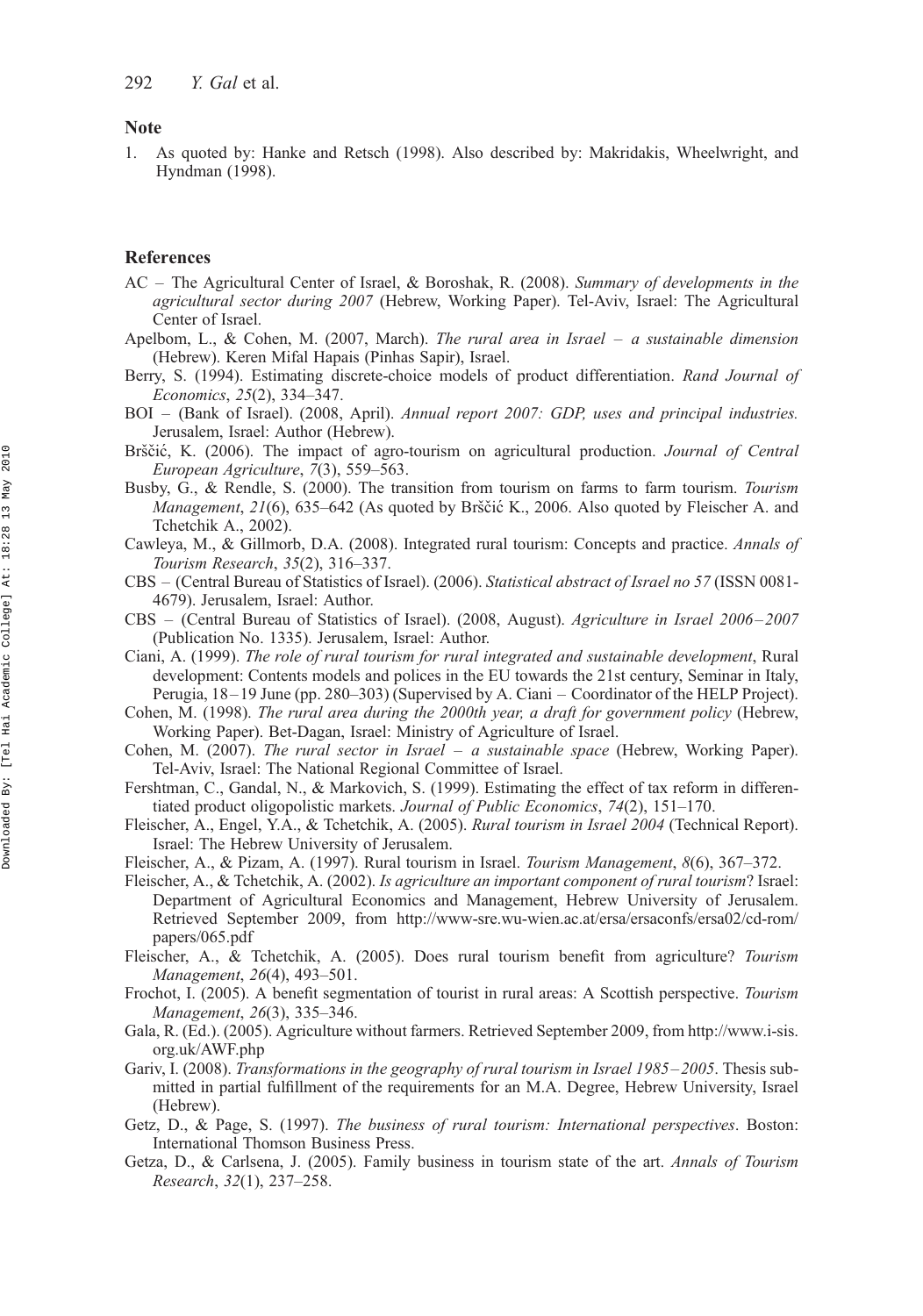- Hadas, E. (2003). Regional overview of future distribution of water consumption for agriculture. Bet Dagan, Israel: Ministry of Agriculture of Israel.
- Hadas, E., Madleg, J., Weiss, R., & Dotan, S. (2002). Water and land allocation (Hebrew, Working Paper). Bet Dagan, Israel: Ministry of Agriculture of Israel.
- Hall, M.C., Sharples, L., Camebourne, B., Macionis, N., Mitchell, R., & Johnson, G. (2000). Wine tourism around the world, development, management and markets (pp. 10–12). Oxford: Butterworth-Heinemann.
- Hanke, E.J., & Retsch, G.A. (1998). Business forecasting (6th ed.). Prentice-Hall.
- Kimhi, E. (Ed.). (2004). The future of the rural sector in israel, The Center for Agricultural Economic Research, Submitted to Keren Mifal Hapais (Pinhas Sapir) (January), Rehovot, POB. 12, Israel 76100.
- Kislev, Y. (2002, October). Urban water in Israel (Discussion Paper No. 6.02). Rehovot, Israel: The Department of Agricultural Economics and Management, The Hebrew University of Jerusalem and The Center for Agricultural Economic Research.
- Knowd, I. (2006). Tourism as a mechanism for farm survival. Journal of Sustainable Tourism, 14(1), 24–42.
- Larsen, J. (2008). De-exoticizing tourist travel: Everyday life and sociality on the move. Leisure Studies, 27(1), 21–34.
- Makridakis, S., Wheelwright, S.C., & Hyndman, R.J. (1998). Forecasting methods and applications (3rd ed.). New York: John Wiley & Sons.
- Meert, H., Van Huylenbroeck, G., Vernimmen, T., Bourgeois, M., & Van Hecke, E. (2005). Farm household survival strategies and diversification on marginal farms. *Journal of Rural Studies*, 21, 81–97. Retrieved July 24, 2006, from<www.sciencedirect.com>
- Mitchell, R., & Hall, C.M. (2006). Wine tourism research: The state of play. Tourism Review International, 9(4), 307–332(26).
- MOAG –Ministry of Agriculture and Rural Development of Israel. (2006, August). The rural area development program: 2006–2007 (Hebrew). Jerusalem, Israel: The Rural Planning and Development Authority.
- MOAG Ministry of Agriculture and Rural Development of Israel. (2008). In the export markets (Hebrew) (Vol. 24, pp. 4–3). Bet Dagan, Israel: The Market Research Division.
- MOAG Ministry of Agriculture and Rural Development of Israel. (2007a). An economic report on agriculture and the rural zone (Hebrew). Jerusalem, Israel: The Rural Planning and Development Authority.
- MOAG Ministry of Agriculture and Rural Development of Israel. (2007b). Annual development program for the year 2007 (Hebrew). Bet Dagan, Israel: The Investment Financing Development Authority.
- OECD. (1994). Tourism strategies and rural development. General Distribution, OECD*/*GD (94) 49, 013927 (pp. 23–29). Paris. Retrieved September 2009, from [http://www.oecd.org/dataoecd/31/](http://www.oecd.org/dataoecd/31/27/2755218.pdf) [27/2755218.pdf](http://www.oecd.org/dataoecd/31/27/2755218.pdf)
- Rural Planning and Development Authority. (2001). Normative human resource in agriculture (Hebrew, Working Paper). Bet Dagan, Israel: Ministry of Agriculture.
- Rural Planning and Development Authority. (2006). Normative human resource in agriculture (Hebrew, Working Paper). Bet Dagan, Israel: Ministry of Agriculture.
- Ruth, M., & Hannon, B. (1997). Modeling dynamic economic systems. New York: Springer.
- Sharpley, R., & Roberts, L. (2004). Rural tourism 10 years on. The International Journal of Tourism Research, 6(3), 119–124.
- Sherman, H., & Schultz, R. (1998). Open boundaries, creating business innovation through complexity. Santa Fe center for emergent strategies: Perseus books.
- Tchetchik, A., Fleischer, A., & Finkelshtain, I. (2007). Differentiation and synergies in rural tourism: Estimation and simulation of the Israeli market. American Journal of Agricultural Economics, 90(2), 553–570.
- Zeigler, P.B., Praehofer, H., & Kim, T.G. (2000). Theory of modeling and simulation: Integrating discrete event and continuous complex dynamic systems (2nd ed.). New York: Academic Press.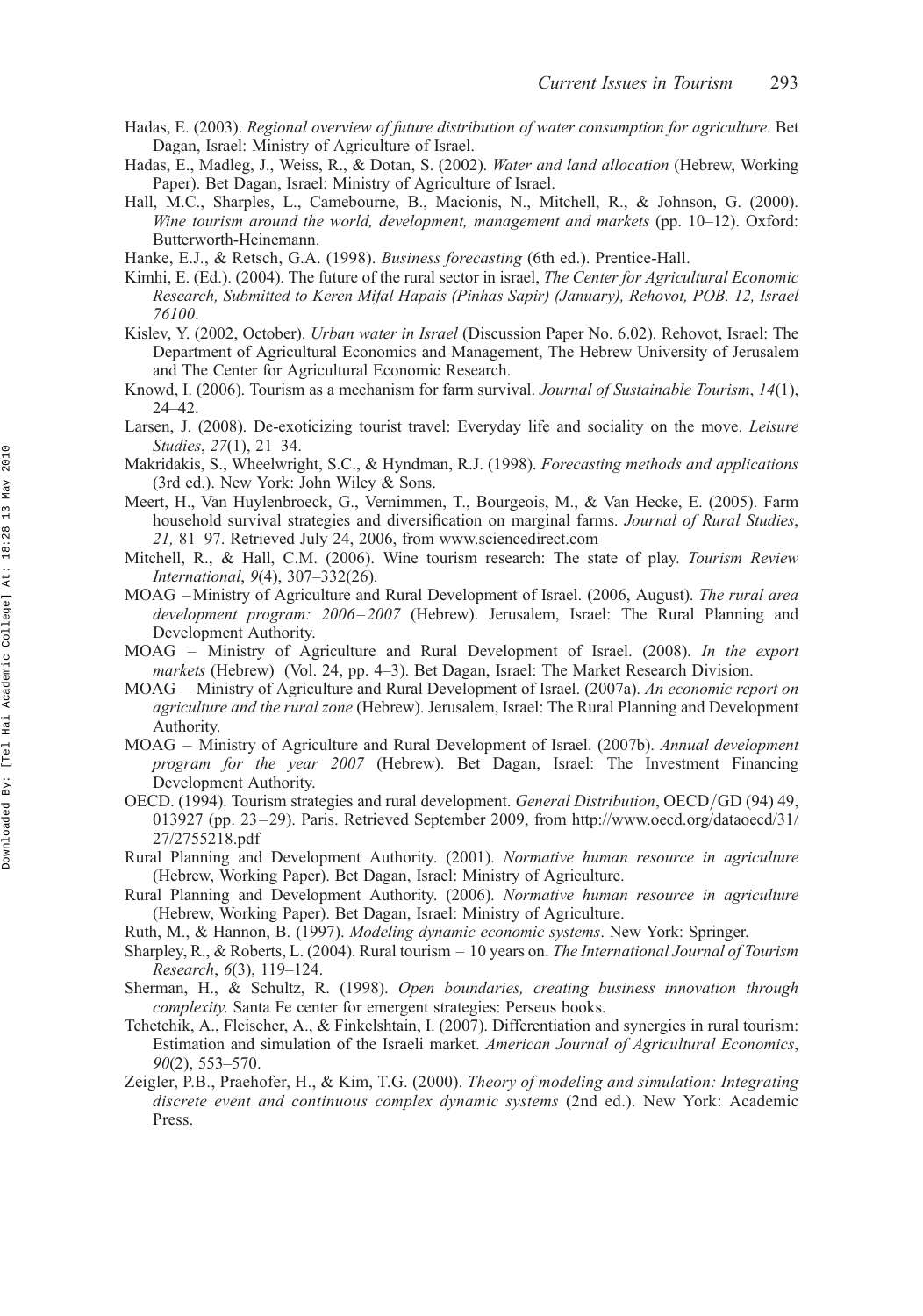# Appendix: model simulation equations

CD Function  $a=1-t$ AGRI\_INCOME=IF (TRANSFER\_CONDITION=100) AND (MAX\_DAYS=1) THEN (AGRICULTURAL\_PERFORMANCE/AGRI\_\_Work)\*AGRICULTURE\_WORKING\_DAYS ELSE AGRICULTURAL\_PERFORMANCE AGRI\_INCOME\_PER\_DAY=AGRI\_INCOME/AGRICULTURE\_WORKING\_DAYS Agri\_out=IF(AGRI\_INCOME $<$ 100) THEN 0.5 ELSE INT(AGRI\_INCOME/100) AVG AGRI DAY=(DELAY(AGRI\_INCOME\_PER\_DAY,6)+ DELAY(AGRI\_INCOME\_PER\_DAY,5)+ DELAY(AGRI\_INCOME\_PER\_DAY,4)+ DELAY(AGRI\_INCOME\_PER\_DAY,3)+ DELAY(AGRI\_INCOME\_PER\_DAY,2)+ DELAY(AGRI\_INCOME\_PER\_DAY,1)+ AGRI\_INCOME\_PER\_DAY)/7 AVG\_INCOME\_PER\_MONTH=9900 AVG TOUR DAY=(DELAY(TOUR INCOME PER DAY,6)+ DELAY(TOUR\_INCOME\_PER\_DAY,5)+ DELAY(TOUR\_INCOME\_PER\_DAY,4)+ DELAY(TOUR\_INCOME\_PER\_DAY,3)+ DELAY(TOUR\_INCOME\_PER\_DAY,2)+ DELAY(TOUR\_INCOME\_PER\_DAY,1)+ TOUR\_INCOME\_PER\_DAY)/7  $CDA=INT(AGRI\_INCOME^{\wedge} a*10)/10$  $CDT = INT(TOUR^\top INCOME^t/10)^*10$ CD Function=IF(AGRI\_INCOME $\leq$ =0) THEN  $K^*$ ((TOUR\_INCOME)<sup> $\wedge$ </sup>t) ELSE IF(TOUR\_INCOME $<=$ 0) THEN  $K^*($ (AGRI\_INCOME) $^{\wedge}$ a) ELSE  $K^*((AGRI\ INCOMP)^a)^*((TOUR\ INCOMP)^t)$ CD output=IF(CD Function/100 $\leq$ =1) THEN 1 ELSE CD\_Function/100  $K=1$  $t = 0.3$ TOUR\_INCOME=IF (TOURISM\_WORKING\_DAYS>TOUR\_Work) THEN (TOURISM\_PERFORMANCE/TOUR\_Work)\*TOURISM\_WORKING\_DAYS ELSE TOURISM\_PERFORMANCE TOUR\_INCOME\_PER\_DAY=TOURISM\_PERFORMANCE/TOUR\_Work Tour\_out=IF(TOUR\_INCOME <  $1000$ ) THEN 0.5 ELSE INT(TOUR\_INCOME/1000) PERFORMANCE UNATTACHED: AGRICULTURAL\_PERFORMANCE=IF  $((ax * MONTH\end{math}et a + bx * MONTH^2 + cx * MONTH + dx) \leq 0)$ THEN 3000 ELSE Randomize  $2*(ax*MONTH^3+bx*MONTH^2+cx*MONTH+dx)$ UNATTACHED: TOURISM\_PERFORMANCE=GROWTG\_CURVE\*Random\_1  $ax = -93.333$  $bx = 1568$  $cx = -6269$  $dx = 14898$